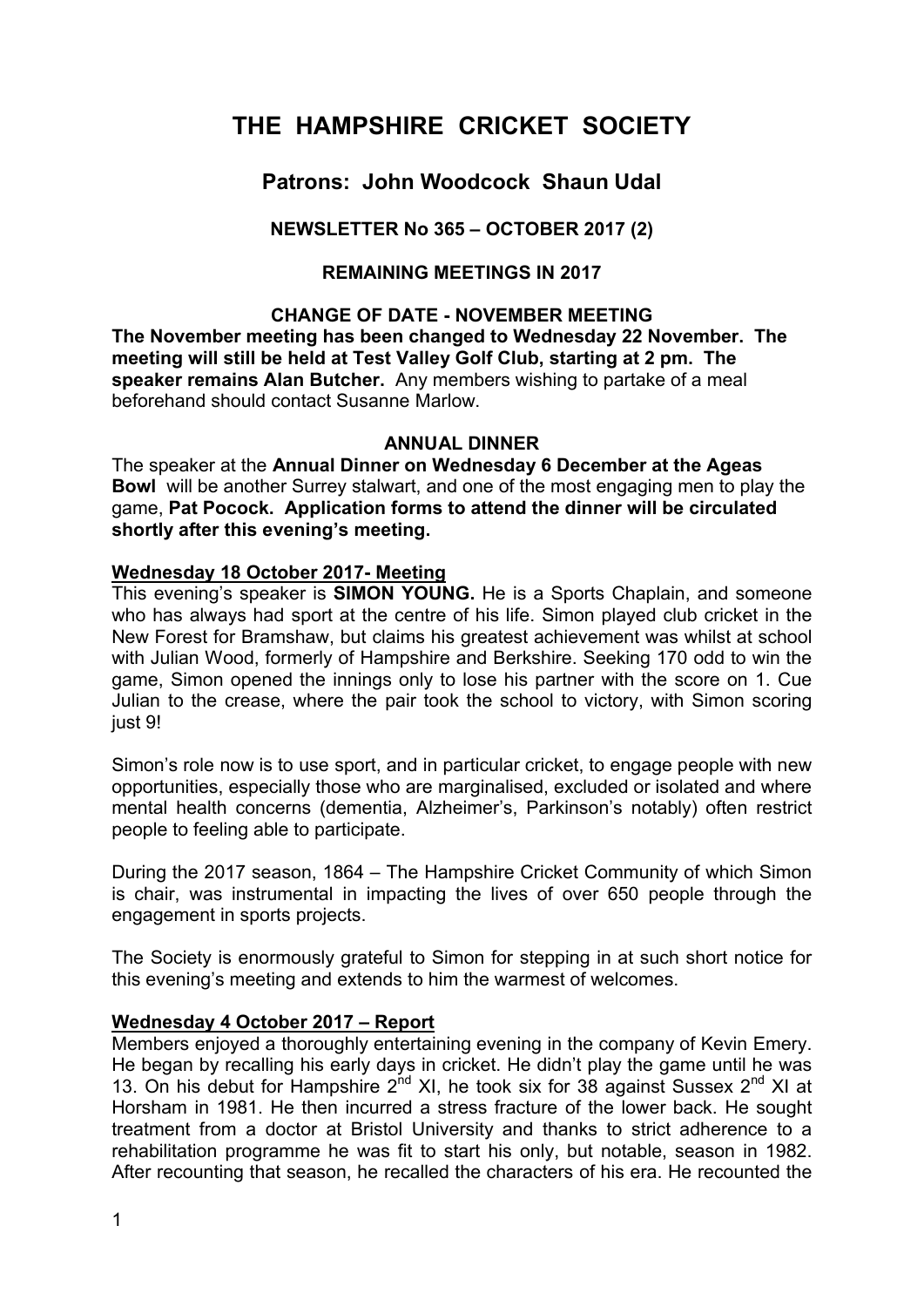banter between Clive Lloyd and Colin Croft (both of Guyana) and Gordon Greenidge and Malcolm Marshall (both from Barbados) during Hampshire's match against Lancashire at Southampton. The Guyanese pair were very confident of victory at the outset but Hampshire romped home as they chased down 112 in18 overs to record a ten wicket victory. (Editor's Note: Lloyd scored 11 and 60; Croft took 2-102 and 0-62 in 8.4 overs. Greenidge made 9 and 62 not out; Marshall claimed 5-48 and 3-108, as well as making his maiden first-class century - 116 not out). He recalled that Hampshire captain Nick Pocock (164) drove Croft to distraction, literally, as, between the occasional authentic cover drive, he unerringly found the gap down to the third man boundary between the slips and gulley. The West Indian contingent in county cricket clearly enjoyed playing against each other, as well as revelling in each others' company off the field. Hartley Alleyne of Worcestershire told Marshall that he knew how to counter him. Marshall cleaned him up in short order and then ran to the boundary to open the pavilion gate for him! Our speaker shared a house with Marshall in Chandlers Ford and recalled a party attended by Sylvester Clarke, Desmond Haynes and others. He acted as drinks waiter and had to leave the party to top up the drinks supply, particularly brandy, which was Clarke's favourite tipple. On the morning after the party, Kevin Emery had to bat against Clarke, who greeted him with a fusillade of short-pitched deliveries! He compared the two men, who were the most feared bowlers in county cricket at the time. Macko was a lovely man and a magnificent bowler who could operate in all conditions. He sombrely mentioned that the pair died within a month of each other; Clarke's death was due to cirrhosis of the liver. He also recounted a famous match at The Oval, which is now part of Hampshire folklore. On a newly laid, fast, pitch of very uneven bounce, at least two Surrey batsmen gave themselves out caught behind, walking after not touching a ball from Marshall. Hampshire won a low scoring match by two runs.

He mentioned that the Derbyshire team of that time, captained by Barry Wood, were full of characters and never short of a word. He had fond memories of Robin Smith, who always found time to talk to others. There were also memories of Mark Nicholas, Oxbridge cricketers, Steve Malone and an encounter with John Arlott in Alderney. He ended his address by recalling his only appearance at Lord's, when he played for the winning Bristol-based Optimists side in the National Club Championship in 1992. Earlier he mentioned that his nickname was "Billy Boots" or "Boots", after turning up for pre-season training in a pair of old boots liberally laced with tape to hold them together.

Throughout his talk, Kevin Emery showed a great gift for mimcry. It was an insightful, informed and perceptive address on all aspects of the game. With his experience as a player, treatment of sports injuries, nurturing of young players and his career in financial services, his audience were left with the firm impression that cricket management would benefit tremendously from taking him on board.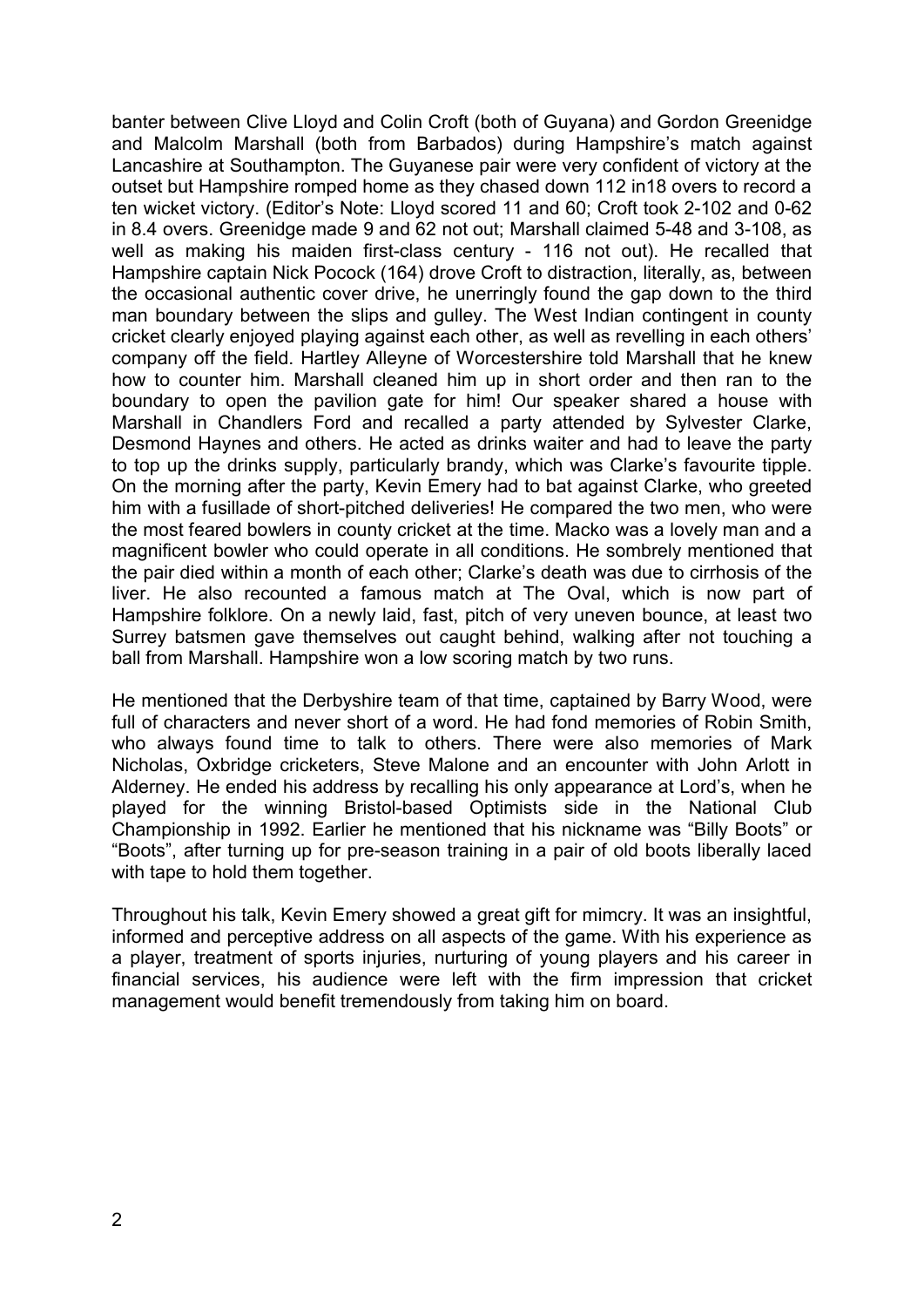#### **HAMPSHIRE IN 2017 (3)**

#### **THE COUNTY CHAMPIONSHIP**

Apart from Essex (more of whom later) and Warwickshire, Division One was so tight in 2017 that only 30 points separated second placed Lancashire and seventh placed Middlesex, who were relegated. There were only four points between fourth place Yorkshire and Middlesex. Had Hampshire won that topsy turvy penultimate match of the season against Essex at the Ageas Bowl, they would have leapfrogged into second place. By losing it, they were involved in a nail-biting scrap at Edgbaston to stay in the Division.

At the start of the season, in early April, they began with a rare win against Yorkshire at Headingley, and then recorded two more, against Somerset at Taunton and Warwickshire at home in matches five and six respectively. There were thoughts of the Championship. The situation may have been even more healthy. Fidel Edwards was able to bowl only 5.1 overs at the beginning of the second match against Middlesex at home, and Brad Wheal, who had started the season well, dropped out through injury during the second innings of the next match against Yorkshire, who were following on. Had they been fit to carry on, the County may arguably have won both matches.

It was hereabouts, in early June, that the Hampshire line-up began to experience some disruption, which undoubtedly affected their momentum. They never won another championship match in the remaining four months, losing two and drawing six. Edwards was already missing from the equation after the debacle at Chelmsford in match four and missed the next three matches. Wheal did not play again after that Middlesex match and Liam Dawson was selected for both test and one day international squads. The crass scheduling, with only one match in both July and August, did not help matters. When the Championship resumed in earnest for the final four matches in September, Hampshire seemed to be suffering a reaction to their exit at the semi-final stages of the t20 Blast.

By the end of the season, their fifth place should have been satisfying and yet there was a considerable sense of anti-climax and disappointment. The campaign had initially promised so much more.

The reason for Hampshire's decline in September was not difficult to identify. In the four matches, they accumulated only four batting bonus. The batting had, in fact, been a problem all season. There were five matches from which no batting bonus points were obtained, all away from home – at Headingley, Chelmsford, Taunton, Uxbridge and Edgbaston. The County were able to turn around two of those matches, at Headingley and Somerset. Chasing down 320 to win by four wickets in the former match was arguably the best batting performance of the summer. All too often in the season, however, they were kept afloat, with both bat and ball, by Kyle Abbott and Gareth Berg. Berg finished the season with 568 runs, an aggregate exceeded only by James Vince (626), George Bailey (610) and Sean Ervine (572). Vince's aggregate was the joint lowest in a season for the leading batsman in the County's entire history in the Championship.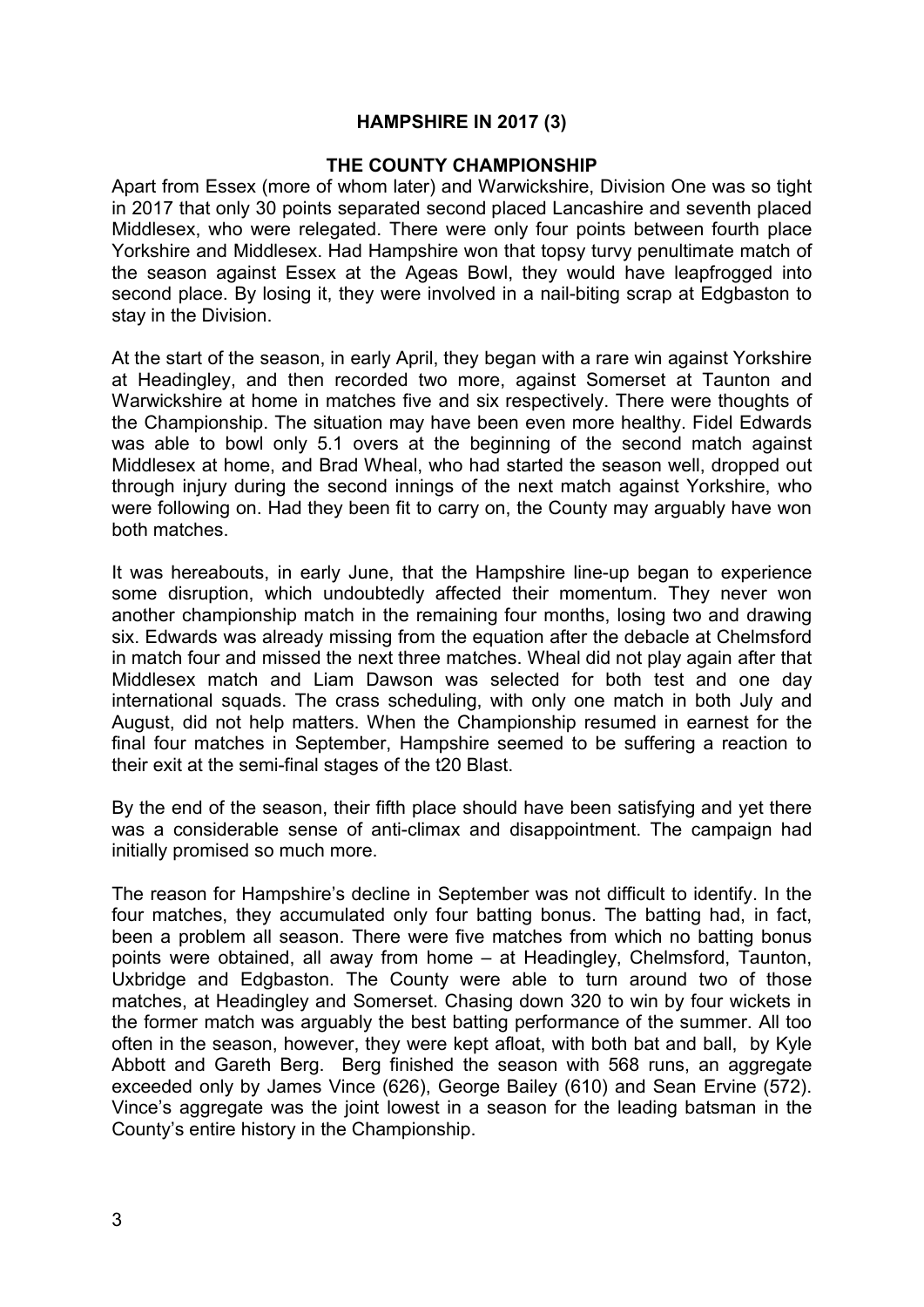The biggest disappointment was Rilee Rossouw. Given his career record, his travails could never have been anticipated. He began well enough with 23 and 47 at Headingley and then 99 (run out), batting with a broken finger, against Middlesex at home. On his return from injury, he hammered 156 off only 113 balls in the Royal London Cup at Taunton. It seemed as if Hampshire had struck gold. However, thereafter in the Championship, he scored only 70 runs in 10 innings. It was difficult to remember any batsman enduring such a wretched run of form and keeping their place. A tendency to play across the line and trying to force the pace too early continually proved his undoing. The case for replacing him with Tom Alsop, who had done well in his absence, or Will Smith, who was scoring hundreds in 2nd XI cricket, was unassailable. It must be hoped that he learns from the experience. He is one of the few batsman on the staff able to score runs quickly and, at his best, he will take the game away from the opposition very quickly.

All the top-order batsmen struggled. Sean Ervine scored 203 against Warwickshire at home, and Vince, Bailey and Jimmy Adams each scored two centuries. There was, though, little else. Apart from 99 against Middlesex at home, Michael Carberry found runs hard to come by, as did Alsop late on, Liam Dawson, and Lewis McManus. It must be said that the quality of the pitches was generally quite poor. When Hampshire were greeted with a firm, true pitch against Surrey at The Oval in early July, Adams (144), Vince (104), Bailey (161) and Ervine (83) demonstrated they were capable of scoring big runs as Hampshire ran up a season's best of 648-7 declared. The performances and total were a notable exception to the norm. It should also be said that only three batsmen in Division One, Kumar Sangakarra, Mark Stoneman and Rory Burns, all from Surrey, reached the one thousand run landmark. Surrey finished third in the table, largely by virtue of their batting bonus point tally. They won only two matches, two fewer than Yorkshire and Somerset and one fewer than Hampshire and Middlesex. There would seem to be a case for reviewing the points system for the County Championship.

It was fitting that Kyle Abbott faced the final ball of the season as Hampshire drew at Edgbaston. For he did more than any other player to keep Hampshire in the Division. When they sign overseas players, Counties obviously look to them to make a difference and win matches. Unfortunately, such instances are rare in the modern era, when, by and large only "second division" overseas players are available due to the IPL, Spring/Summer tests elsewhere in the world and a plethora of other t20 tournaments. Though signed as a Kolpak, Kyle Abbott was an honourable exception in 2017. He began by taking seven for 41 in the first Championship match at Headingley and carried on in that vein for much of the season. His front leg became more and more bent on landing, and his arm lower, as the season progressed. He was clearly a tired man by the end of the season. He remained, though, a constant menace and finished the season with 60 wickets (avge. 18.20). Only the Essex pair of Jamie Porter (75) and Simon Harmer (72), took more wickets in the Division. Of regular bowlers, he was second to Porter in the Divisional averages. He turned the first match of the season against Yorkshire by taking seven for 41 in the second innings. He also claimed five wickets in an innings on three other occasions.

It wasn't only the wickets he took. He scored vital runs also. He batted consistently scoring 418 runs (avge. 29.85) – the sixth highest aggregate and average for the County - and acquired a career best 97 not out at Old Trafford, against an attack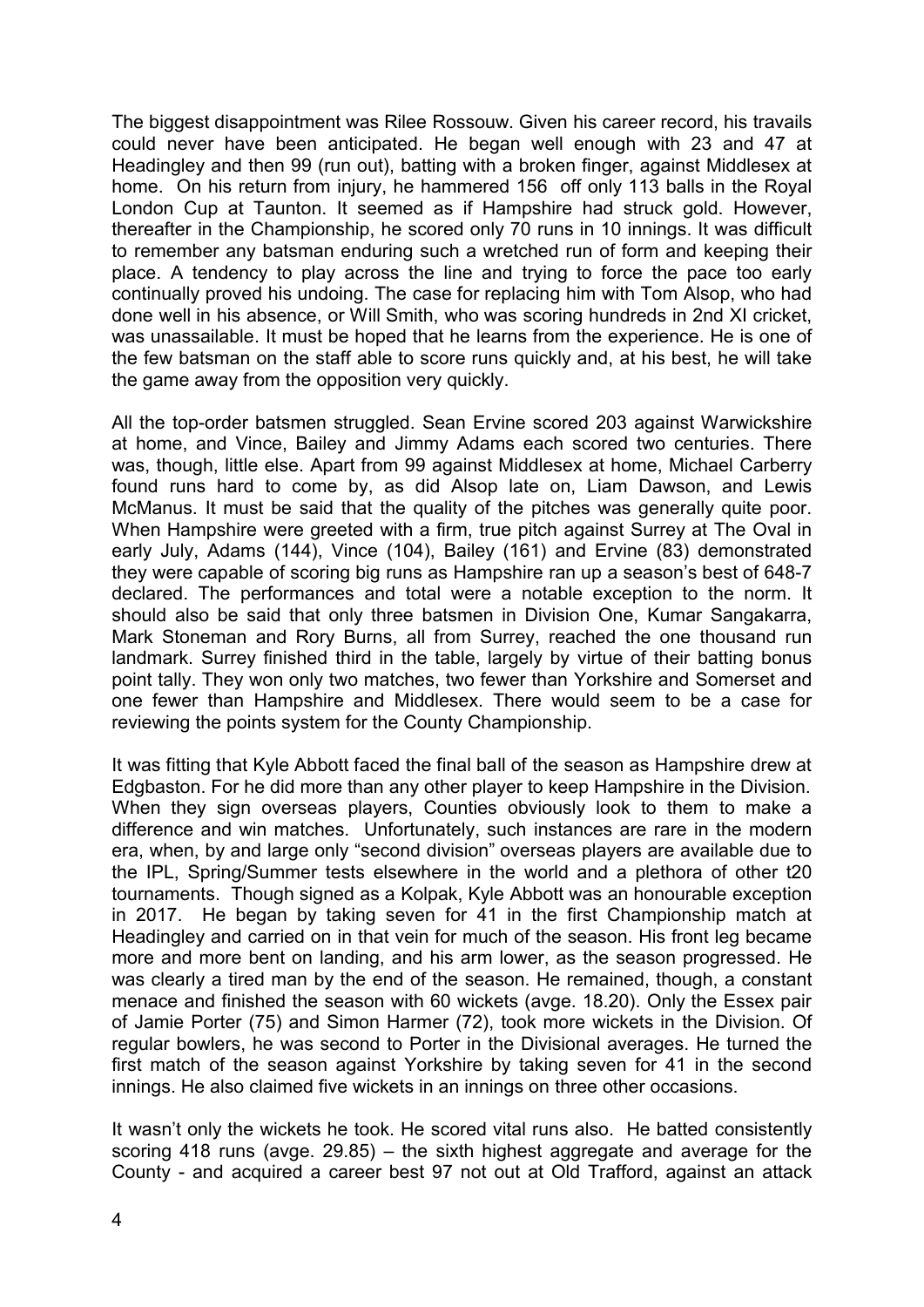which included James Anderson, Ryan McLaren (so effective for Hampshire last summer) and the Zimbabwean Kyle Jarvis. His batting figures have clearly taken him into the all-rounder category.

Berg has also enjoyed a splendid all-round season. His batting aggregate has already been mentioned; he was desparately unlucky to have been left stranded on 99 against Yorkshire at home, and thus miss out on his maiden first-class century for Hampshire. He took 37 wickets (avge. 26.67). His bowling epitomised the benefits of bowling line and length; he was especially effective with the new ball. It was noticeable that he batted and bowled well in tandem with Abbott. He has deservedly been awarded a one-year contract for 2018.

Fidel Edwards, as he did in 2015, came into his own at the end of the season. He claimed 20 wickets (avge. 20.20), bowling with pace and verve, in the final four matches in September. It reinforced conjecture that had he not been injured earlier in the season, the nail-biting finish may have been avoided.

Liam Dawson enjoyed a productive season with the ball, both his number of wickets (31) and average (26.09) being the best of his career. He has matured noticeably in the last 18 months or so, no doubt because of his inclusion in England squads. He bowls very straight and gives little away.

On paper, Mason Crane's figures (16 wkts – avge. 44.25) look unimpressive. However, they are distorted by the number of catches  $-$  as well as stumpings  $$ missed off his bowling. He is an exceptional talent, a fact recognised by the England selectors. He is a young man who will turn, and win, matches. He has looked at home at whatever level, or format of the game, in which he plays; he has developed into a very fine fielder and his batting continues to improve. His future prospects are one of the most intriguing aspects of the modern game. It must have been fun to have been present at Taunton in early June when Dawson (4-66) and Crane (5-40) spun out Somerset in the fourth innings as Hampshire won by 90 runs. It is some years since two Hampshire spin bowlers have operated so effectively in tandem.

Of the newcomers who played during the summer, the best was undoubtedly Ian Holland. Born in Wisconsin USA, and raised in Australia, he came to this country to play Southern League cricket. Aged 26, he is qualified to play county cricket as his father is English. He made his debut in the Royal London Cup against Kent at Canterbury, and looked at home almost from the outset. Nevertheless, he improved markedly as the season wore on. He is an adaptable late middle-order right-hand batsman, able to score runs quickly or defend as the occasion demands. He made his maiden half century (58 not out) in the run fest at The Oval and then registered 51 in the return against Surrey at home on a more difficult pitch. He batted invariably determinedly throughout the various batting collapses in September. Mainly used as a change bowler, he also took 19 wickets at an average of only 18.47 with his accurate right arm medium pace bowling. Those figures indicate his bowling could develop into something more. He demonstrated he has a good temperament. If he continues to improve, he is going to be a real asset in the years ahead.